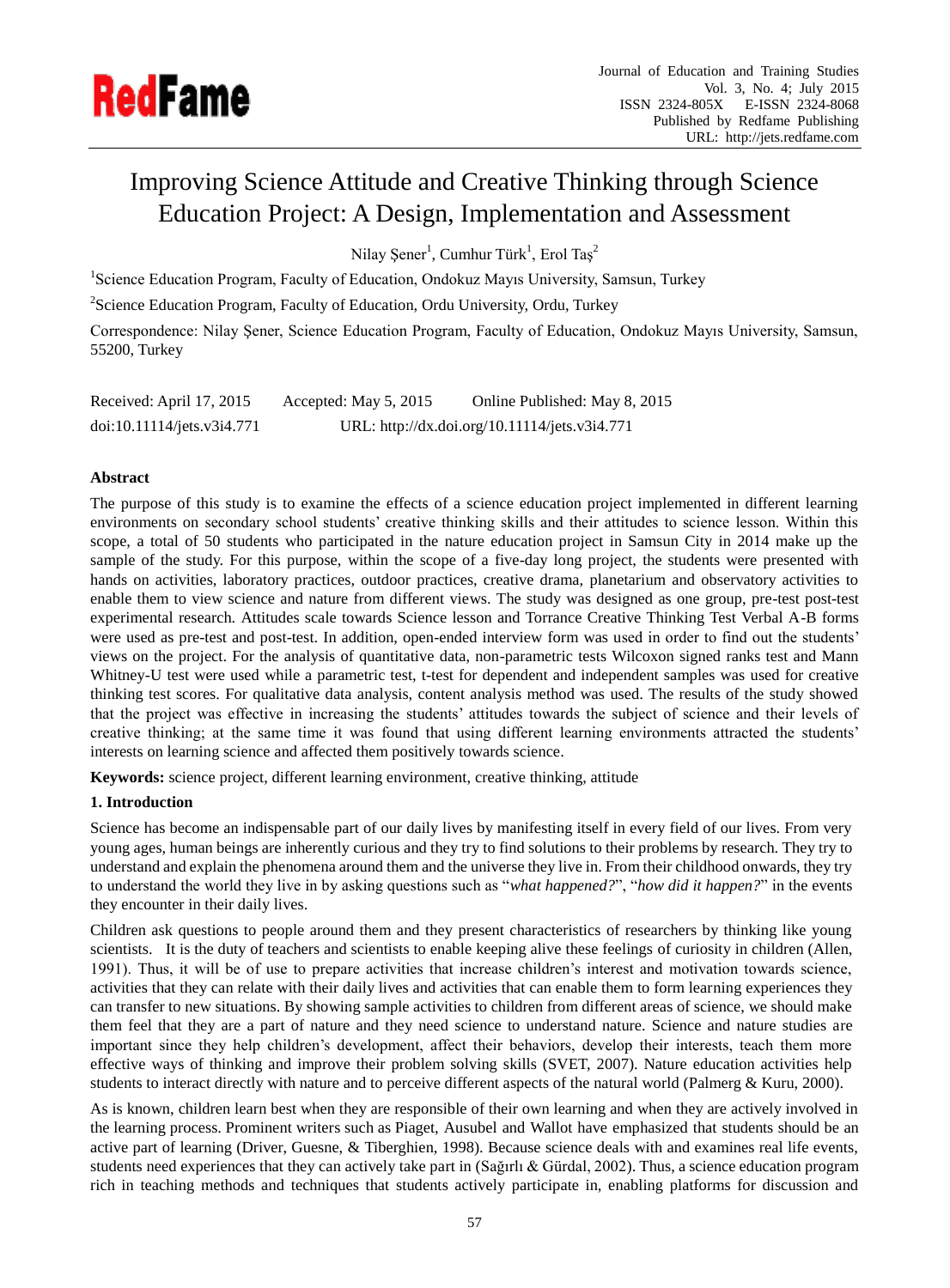leading students to think and produce will be effective in learning.

### *1.1 Science Education Project as Alternative Learning Environment*

With the beginning of the 21<sup>st</sup> century, many teaching practices developed in alternative schools, such as student-centered and independent learning, project-based and cooperative learning, as well as authentic assessment seem to have gone main stream by influencing the culture of public education. Camps and non-formal nature activities contribute to an increase in students' emotional tendencies (Crompton & Sellar, 1981).

When literature is reviewed in terms of such projects of science teaching, it can be seen that a great number of studies were effective on students' cognitive and affective learning. In their project they conducted on the reflections of science to nature with various science and nature activities, Balım et al. (2013) included activities that students actively participated in and that enabled students to think and question. At the end of the project, it was concluded that project activities were effective in increasing secondary school students' scientific process skills. In the ecology based summer nature education program by Erdoğan (2011), positive contributions were made to the responsible behaviors of the students who participated in the study. At the end of their five day long non-formal summer school on biological diversity, Mittelstaedt, Sanker and Vanderveer (1999) found that students developed positive attitudes towards the environment. In their project about astronomy teaching through models, Kalkan et al. (2014) enabled secondary students in ten different cities of Turkey which are at the same longitude to realize the method of measuring the circumference of the Earth that was done by Eratosthenes in 276 B.C. in the cities of Alexandria and Syene by measuring the shadow lengths of sunrays.

A science education project was planned by starting from the results of the above mentioned scientific researches on science teaching. The project was found to be worthy of support by The Scientific and Technological Research Council of Turkey, the highest institution that supports scientific and technological researches in Turkey. The project is named as "*Mobile Science School"* (MSS) and its theme is built on "*Training Young Scientists*". In this project, teaching methods with which students can actively learn by themselves within the learning process are included. With this purpose, various implementations such as hands-on learning experience, model developing, laboratory activities, outdoor activities, creative drama, planetarium and observatory were used within the project and thus the students were made to actively take part in the learning process. In addition, another purpose of this study was to increase the interest and creativity of secondary school students living in rural areas with low economic levels and difficult transportation in the subjects of science and nature and to show them what they can do in the future in terms of science.

## *1.2 The Design of MSS Project*

In the implementation design used in the project, learning environments such as planetarium, observatory and laboratory in which students can actively participate within the process of learning and various teaching methods such as hands-on, experimental method, field trip, observation and creative drama were brought together and blended (Figure 1).



Figure 1. Implementation design of MSS project

Hands-on learning concept can be defined as the use of concrete materials in activities both inside and outside the classroom. In addition, hands-on learning experience should not be considered only as the manipulation of materials or variables used during activities. Hands-on learning is making thorough researches with objects, materials, phenomenon and ideas and to get a meaning and understanding from these experiences. This learning experience includes both mental and physical learning. Studies have shown that teaching with models is effective in learning [\(Stocklmayer,](#page-10-1)  [2010\)](#page-10-1); hands-on activities increase the positive attitude and motivation towards science lessons and making models and using these models increases students' success [\(Sarıkaya, Selvi & Bora, 2004\)](#page-10-2). A hand on workshop means students' developing their own learning materials. Thanks to the materials they develop, students both learn to use different materials and develop their imagination and self-confidence. In addition, since the materials are presented for the use of all students, this enables them to develop the spirit to share.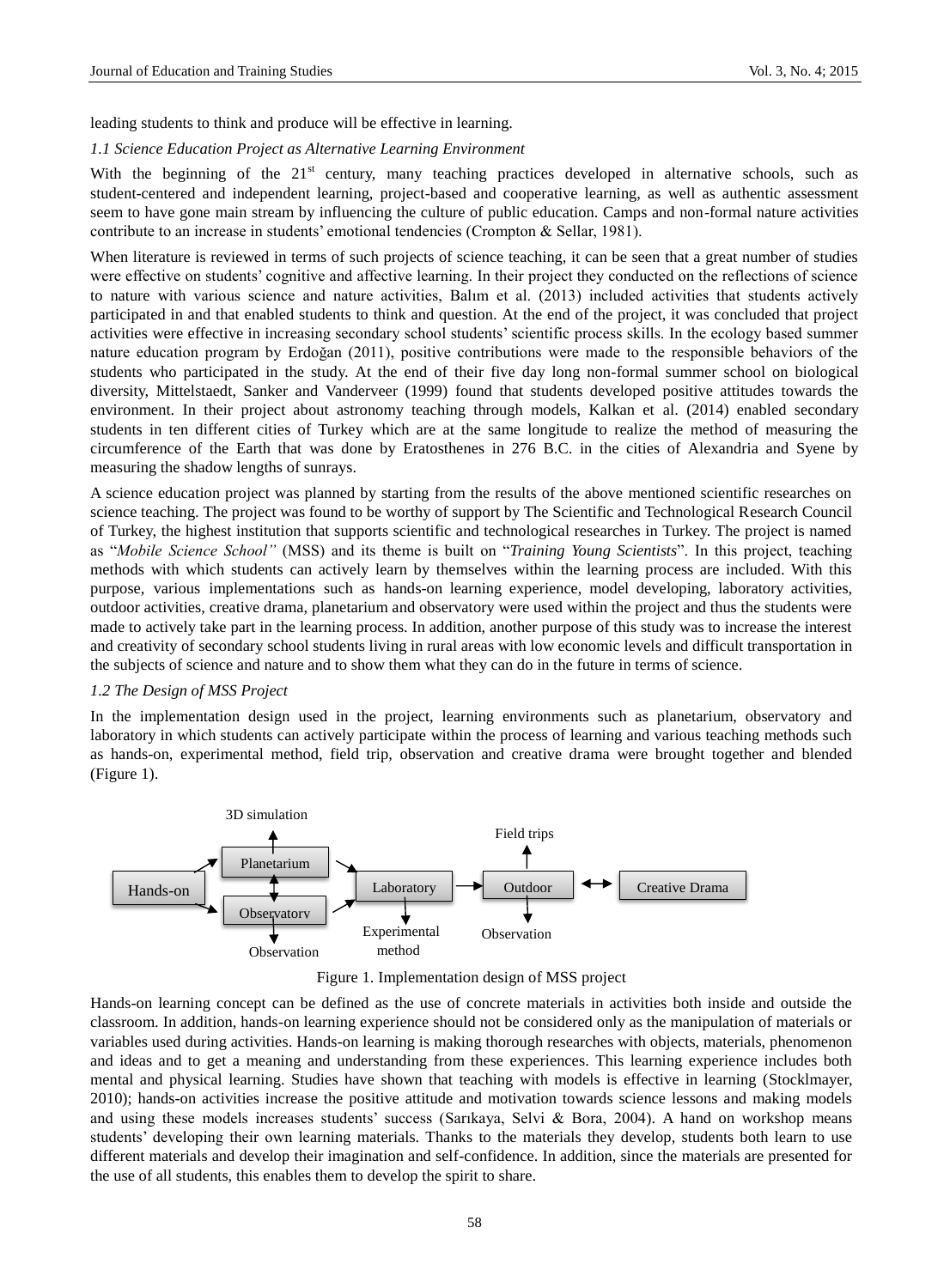Laboratory experiments enable students to gain conceptual information and to develop skills such as solving problems, collecting data, planning and conducting a research, analyzing the data and making conclusions. Laboratory works make important contributions for the students to form their own knowledge and psychomotor skills by understanding the nature of science (Garnett & Garnett, 1995; Singer, Hilton & Schweingruber, 2005). By using laboratory in science education, students develop positive attitudes to science (Freedman, 1997). Science learned through experiments arouses students' natural motives and enable them to persist in learning science [\(Kaptan, 1998\)](#page-10-3). At the same time, it teaches children to ask questions, to learn through research, to define problems and to look for an answer by working in cooperation with others (Turkish Higher Education Council, 1997).

Planetariums simulate in 3D the skyscape in any time and any place of the Earth and they enable some cycles to be understood better through its feature of going backward and forward in time. In addition, planetariums help people to experience things that they cannot experience in class, on TV and in front of the computer due to their makeup that involves the viewers. Visual and interior technology merges in planetariums. This situation facilitates the presentation and teaching of scientific concepts which are difficult to present through other media (Türk & Kalkan, 2015). Planetariums and observatories should not be thought separately from schools or educational institutions. These are places which provide formal and informal learning. According to Hannu (1993), activities outside formal teaching sources make learning more effective and more fun. These activities are mainly activities that are realized in informal learning situations (science centers, planetariums, observatories, museums, zoos, botanic parks, woodlands, libraries, aquariums, nature centers, etc.)

Outdoor activities show students the association between different disciplines and help the students who participate in these activities to understand the subjects in these teaching programs better. Thus, students are able to correlate between subjects better (Heather, 1999). Teaching in out-of-classroom environments requires that the learners be involved in experiencing. In this way, students are motivated to use all of their senses (multisensory learning) in seeking answers to the countless mysteries that confront them every step along the outdoor path to inquiry (Hammerman D., Hammerman M. & Hammerman E., 2001). Nature education in general means making sense of the nature as a whole. In addition, nature education enables individuals to develop awareness, knowledge, understanding and attitude towards nature and problems of nature and contribute to their developing attitudes for environmental values (Erdoğan & Özsoy, [2007\)](#page-9-0).

Field trips enable students to get firsthand experience on a subject, to develop their creative thinking and to gain the skills to associate between the real world they live in and the school (Kalaycı & Büyükalan, 2000). Field trips within nature educations and the activities in these trips present the real life equivalent of knowledge [\(Erentay & Erdoğan, 2006\)](#page-9-1). Creative drama is the actions and improvisation of the participants through their own creative discoveries, authentic thoughts, subjective memories and knowledge without a pre-written text (San, 1990). It aims to make learning by doing and experiencing more lasting, to make subjects easier, to concretize abstract concepts and to provide an effective and meaningful learning (Hatipoğlu, 2006). Group works during creative drama workshops in science lessons provide social development and increase communication (Bentley & Watts, 1989).

#### *1.3 The Purpose of Research*

The purpose of this research is to examine the effects of MSS project on the attitudes of secondary school students towards science lesson and their creative thinking skills. Thus, the research tries to answer the following question.

*"How is the change in the attitudes of secondary school students who participated in MSS project towards science lesson and their levels of creative thinking skill?"*

Besides, the project also seeks to determine the general views and recommendations of students in terms of the project process.

Starting from the research problem, answers were sought for the following sub-problems:

- 1. What kind of a change was observed in the pre- and post-project attitudes of the students for the science lessons?
- 2. Is there a significant difference between the attitudes of female and male students towards science lessons?
- 3. What kind of a change was observed in the pre- and post-project creative thinking levels of the students?
- 4. Is there a significant difference between the creative thinking levels of female and male students?
- 5. What are the general views and recommendations of the students in terms of the project process?

# **2. The Method**

This research was designed as one-group pretest-posttest experimental research. In this research design, a single group is measured or observed not only after being exposed to a treatment of some sort but also before (Fraenkel, Wallen &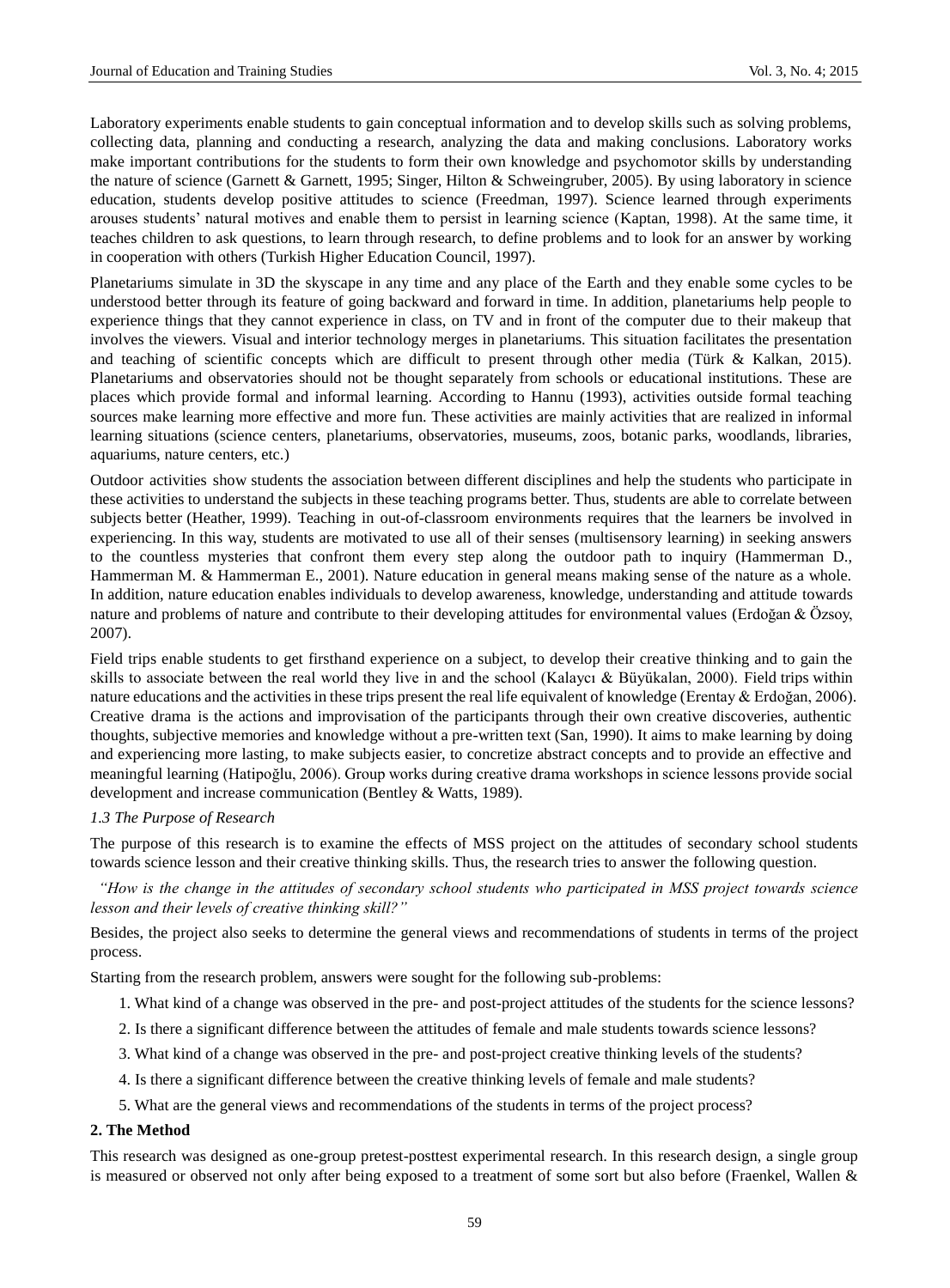Hyun, 2012). Since the research was conducted with the students who participated in the five-day long MSS project, there is no control group in the research.

#### *2.1 The Sample*

The sample of the research consists of a total of 50 seventh graders who voluntarily participated in the MSS project which was organized in the city of Samsun in the Black Sea Region of Turkey and which was also supported by The Scientific and Technological Research Council of Turkey (Table 1). The research used convenience sampling method which is one of the nonrandom sampling methods. A convenience sample is a group of individuals who are available for study (Fraenkel, Wallen & Hyun, 2012). Care was taken to choose the sample from students who lived in low economic level rural places difficult to reach.

Table 1. Demographic features of the participant students

| Districts  | Gender |      |       |
|------------|--------|------|-------|
|            | Female | Male | Total |
| Asarcik    | 6      |      | 11    |
| Canik      |        |      | 11    |
| Atakum     | 5      | 5    | 10    |
| Yakakent   | 5      | 3    | 8     |
| Salıpazarı | 5      | 5    | 10    |
| Total      | 25     | 25   | 50    |

Care was taken to choose the students from six different rural areas of the city. 25 of the participants were female while 25 were male.

## *2.2The Implementation of MSS Project*

MSS project was based on six modules with different teaching methods and environments. These modules are hands-on, laboratory, planetarium, observatory, outdoor and creative drama implementations. While hands-on, outdoor, laboratory and creative drama implementations each took place in one day, planetarium and observatory implementations took place within the same day and one day was allocated to both in the program. The reason for this was that planetarium and observatory were in the same area (Ondokuz Mayıs University Astronomy Center). The main subjects areas covered in the project design are some basic astronomy, physics and biology concepts (Table 2).

Table 2. The subjects and activities in MSS project

| Days            | Module                            | Learning Environment             | Method                                       | Subject                                                                                                                                                       |
|-----------------|-----------------------------------|----------------------------------|----------------------------------------------|---------------------------------------------------------------------------------------------------------------------------------------------------------------|
| 1 <sup>st</sup> | (1) Hands-on Implementation       | Workshop classroom               | Hands on<br>learning                         | Simple electric motor<br><b>Making Galilescope</b><br>Solar and Lunar eclipse<br>Formation of seasons<br>Phases of Moon<br>The Constellations                 |
| 2 <sup>nd</sup> | (2) Planetarium Implementation    | Planetarium                      | 3D simulation                                | Big-bang<br>Finding direction in the sky<br>Constellations<br>Latitude and longitudes                                                                         |
|                 | (3) Observatory Implementation    | Observatory                      | Observation                                  | Observing the Sun, Moon and<br>Planets                                                                                                                        |
| $3^{\text{rd}}$ | (4) Laboratory Implementation     | Laboratory                       | Experimental<br>method                       | Using microscope<br>Examination of plant and animal<br>cells.<br>Examination of animal organs<br>Determination of blood groups<br>A simple electrical circuit |
| 4 <sup>th</sup> | (5) Outdoor Implementation        | The Delta of Bafra<br>Kızılırmak | Field trips<br>Observation<br>Creative drama | Bird species<br><b>Extinct animals</b>                                                                                                                        |
| 5 <sup>th</sup> | (6) Creative Drama Implementation | Drama Classroom                  | Creative drama                               | Identification of scientists                                                                                                                                  |

While determining the science activities within the project, the purpose was to increase the students' interests in science rather than informing them. Thus, care was taken to choose the activities from simple subjects of science that students found difficult to understand but they were sure to encounter in their daily lives.

## *2.3 The Data Collecting Instruments*

Quantitative and qualitative data collecting instruments were used together in accordance with the purposes of the research. For quantitative measuring instruments, attitude scale for science lesson was used while Torrance Test of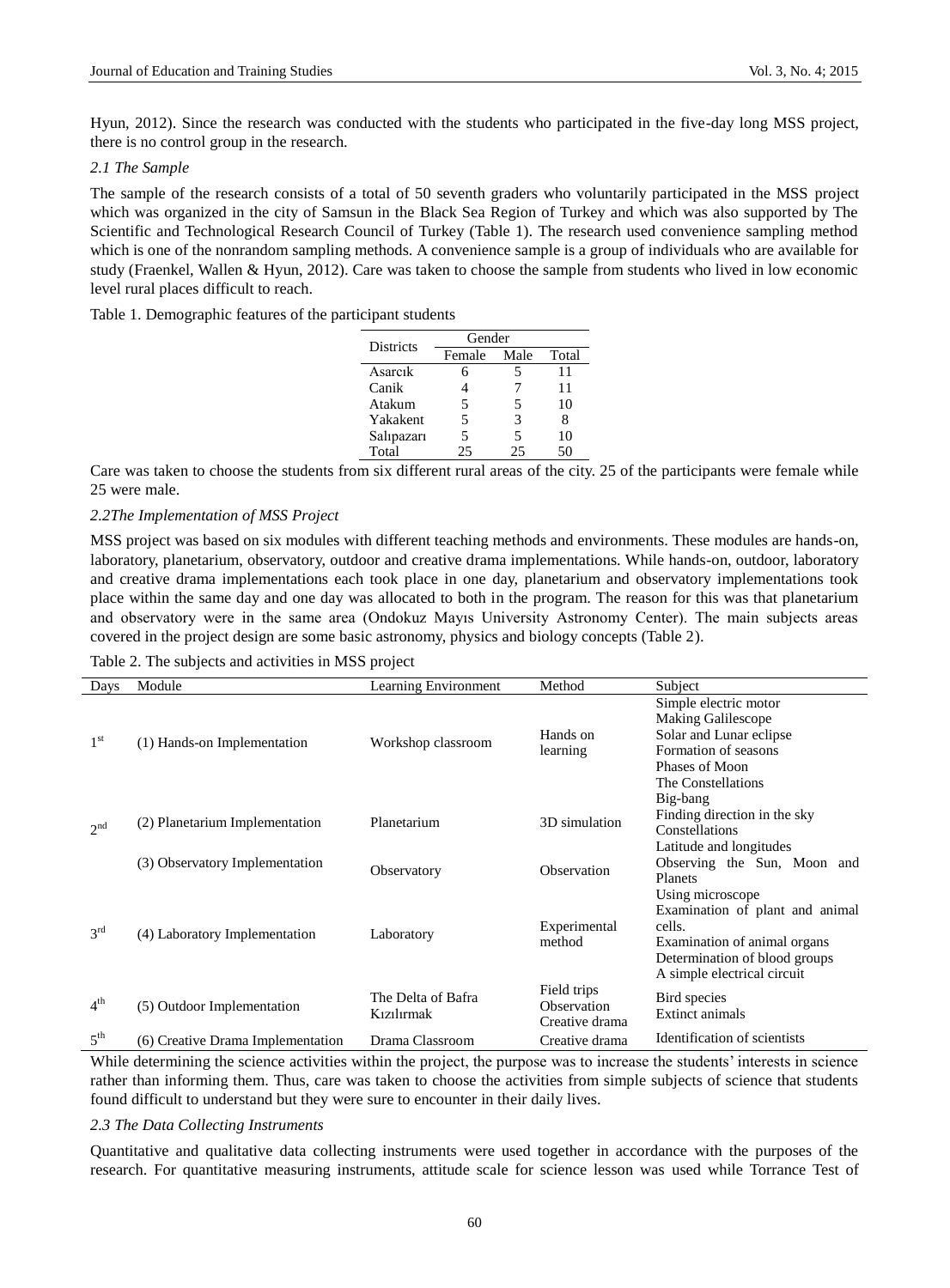Creative Thinking (TTCT) Verbal A-B Forms and student feedback form to get feedbacks about the project was used as qualitative data collecting instrument.

3 points Likert Scale developed by Nuhoğlu (2008) for secondary school students was used as the attitude towards science lesson scale. The Likert scale ranged from: agree (3), neutral (2), disagree (1). The scale consisted of 20 items (10 positive - 10 negative) and Cronbach-Alpha internal consistency coefficient was 0,87. Sample items from attitudes towards science lesson scale are given in Table 3.

Table 3. Sample items of attitudes towards science lesson scale

|     |                                                                                                                 | Agree | Neutral | Disagree |
|-----|-----------------------------------------------------------------------------------------------------------------|-------|---------|----------|
|     | I like trying to understand the phenomena around me by using the                                                |       |         |          |
| . . | information I learn in science and technology lesson.                                                           |       |         |          |
|     | Learning interesting information in Science and technology lesson arouses                                       |       |         |          |
| -4. | interest in me.                                                                                                 |       |         |          |
| 13. | I have difficulty in learning the subjects in Science and technology lesson                                     |       |         |          |
|     | TTCT verbal A and B developed by Torrance (1966) and adapted into Turkish by Aslan (2001) was used to determine |       |         |          |

the students' levels of creative thinking. While A form was used as pre-test before the project, B form was used as post-test after the project. Verbal test forms consist of seven subtests called "*asking questions*", "*guessing causes*", "*guessing consequences*", "*product improvement*", "*unusual uses*", "*unusual questions*" and "*just suppose*". The answers of the students for each test were scored in three aspects as "*fluency*", "*abstractness*" and *"originality*", they were added up and creative thinking score was formed. Sample question for "TTCT verbal B" is given Table 4.

Table 4. Sample question for TTCT verbal B

Just suppose…

Now you will be given an improbable event. An event that will perhaps never come true. You will just suppose that this happens. This will give you the opportunity to think about other exciting things and use your imagination. Of course, if this improbable event comes true… just imagine that it happens. Then think about the other things that might happen with the occurrence of this event. In other words, what might the consequences of this event be? Make as many guesses as you can. That is the impossible event: Just suppose that a big fog came to the Earth and only people's feet can be seen. How is this going to change the world? List your thoughts and guesses.



## *2.4 Data Analyses*

The statistical analysis of the data obtained from the research was made with SPSS 22.0 package program. After this, Kolmogorov-Smirnov test was used to see whether the data distribution was normal before the difference between arithmetic means was tested. The p value calculated with Kolmogorov-Smirnov test being smaller than p<.05 shows that at this level of significance, scores show a significant deviation from the normal distribution [\(Büyüköztürk, 2013\)](#page-9-2). Since the data obtained from attitudes towards science scale did not show normal distribution  $(p<0.05)$ , while non-parametric Mann Whitney U test was used for independent samples, Wilcoxon Signed Ranks Test was used for dependent samples.

In the analysis of scores from TTCT Verbal A-B Forms, scoring guide formed for "*fluency*", "*abstractness*" and "*originality*" categories was used for the qualitative analysis of the data. The criteria to be followed while scoring the data from TCTT were formed according to the Turkish scoring guide prepared by Aslan (2001). Scorings of each category in the guide were made and the data was transformed into qualitative data. Since the scores showed normal distribution according to the Kolmogorov Smirnov test results in the analysis of total scores obtained from TTCT Verbal A-B Forms (p>.05), the data analysis was made by using dependent samples t-test and independent samples t-test. For the reliability of data analysis, a total of 16 test forms chosen randomly from TTCT Verbal A (8) and B (8). Forms were coded and scored once more by the researcher 2 months after the analysis. Consistent codes were remarked as "*agreement*" while inconsistent ones were remarked as "*disagreement*". By using the reliability formula stated by Miles and Huberman (1994), the agreement between the two scorings was calculated as 85%. According to Yıldırım and Şimşek (2011), coding can be said to be reliable when the agreement rate on the data is 70%.

The answers in the interview form which was used to gather the student views on the project in general were analyzed through descriptive analysis. Student feedbacks obtained after the analysis were presented in tables.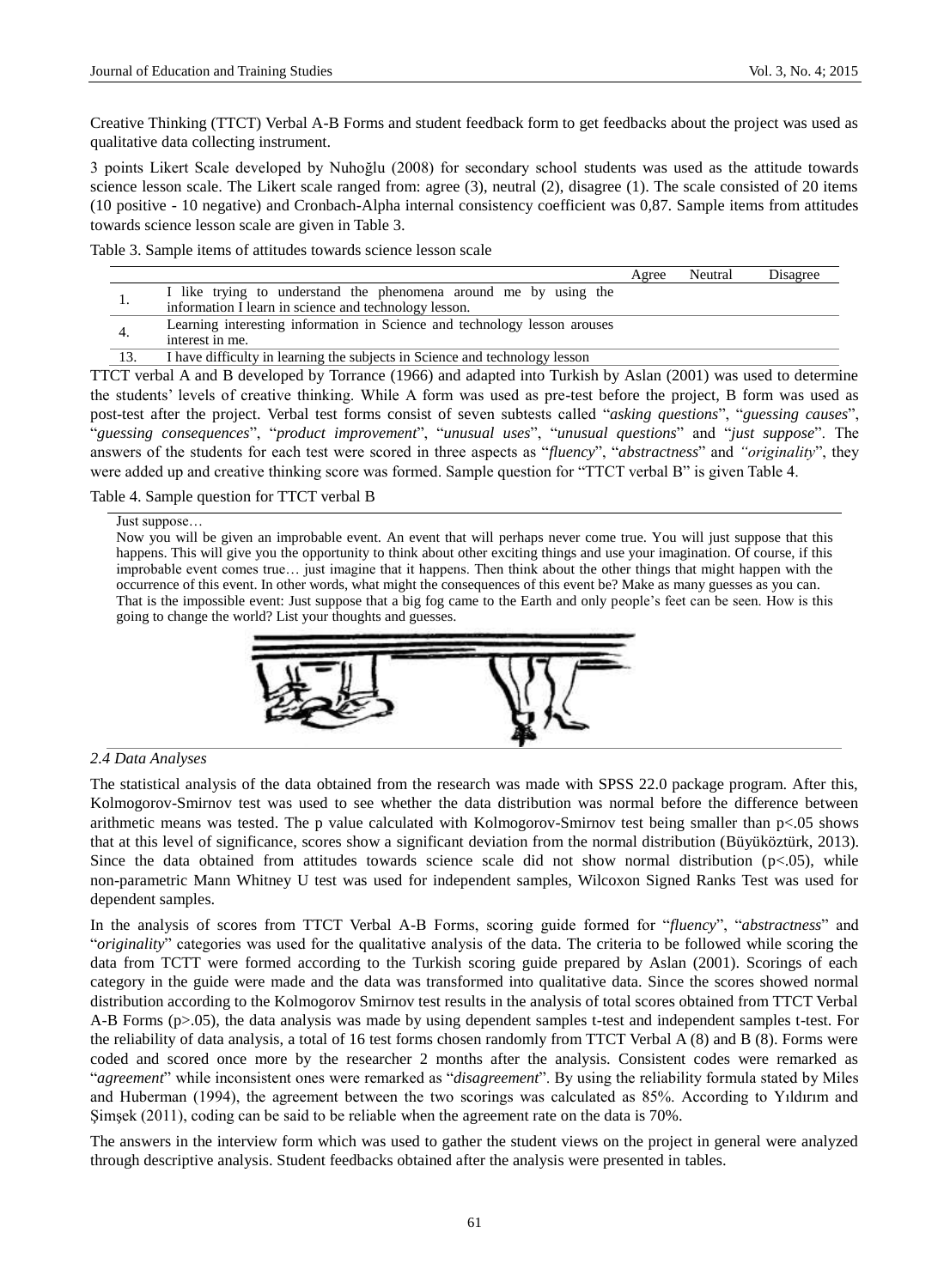## **3. Findings**

#### *3.1 Students' Attitudes*

Table 5 presents the pre-, post-test mean and standard deviation values of students who participated in MSS project towards science lesson.

Table 5. Mean and standard deviation values of pre-, post-test scores from attitudes towards science lesson scale

|           |    | Mean  | Std. Deviation |
|-----------|----|-------|----------------|
| Pre-test  | 50 | 51,10 | 9,346          |
| Post-test | 50 | 57,05 | 3,863          |

A difference was observed in favor of post-test between the students' pre-test pre-implementation attitudes towards science lesson  $[X_{Pre} = 51, 10]$  and their post-test post-implementation attitude scores  $[X_{Pos} = 57, 05]$ .

Wilcoxon Signed ranks test was conducted to examine whether attitude towards science pre-, post test scores showed a significant difference (Table 6).

Table 6. Wilcoxon Signed Ranks test results of the students' pre and post project attitudes towards science lesson scale scores

| Post test - Pre test  |             | Mean Rank                | Sum of Ranks |                       |         |
|-----------------------|-------------|--------------------------|--------------|-----------------------|---------|
| <b>Negative Ranks</b> | 7a          | 15.07                    | 105.50       | $-4.330$ <sup>d</sup> | $0.00*$ |
| Pozitive Ranks        | $35^{b}$    | 22.79                    | 797.50       |                       |         |
| Ties                  | $8^{\circ}$ | $\overline{\phantom{0}}$ |              |                       |         |
| Total                 | 50          | $\overline{\phantom{0}}$ | -            |                       |         |

 $a$  Post-test  $\lt$  Pre-test

 $b$  Post-test > Pre-test

 $c$ Post-test = Pre-test

<sup>d</sup> Based on negative ranks.

 $p$  < 0,05

When Table 6 is examined, a significant difference is seen between pre- and post-project attitude test scores of the students who participated in the study  $[z=-4,330, p<0,05]$ . When the students' mean ranks and sum of ranks are taken into consideration, this difference can be seen to be in favor of positive ranks, that is post-test score. According to these findings, it can be said that the science project implemented has a positive effect on the students' attitudes towards science.

Attitude towards science lesson scores of the students who participated in the project were examined in terms of the gender variable and mean and standard deviation values of pre-, post-test scores of male and female students were presented in Table 7.

Table 7. Mean and standard deviation values of pre-, post-test scores of female and male students from attitudes towards science lesson scale

| Group  |           |      | Mean  | Std. Deviation |
|--------|-----------|------|-------|----------------|
| Female | Pre-test  | رے   | 51,88 | 9.995          |
|        | Post-test | ل کے | 57.44 | 2,935          |
|        | Pre-test  | 25   | 50,32 | 8,785          |
| Male   | Post-test |      | 56.66 | 4.641          |

As can be seen from Table 7, science lesson attitude scale scores of male and female students before the project  $[X_F=51,88; X_M=50,32]$  and after the project  $[X_F=57,44; X_M=56,66]$  were approximately close.

Mann Whitney U-test was conducted to examine whether the students' pre- and post-test attitudes towards science differed significantly in terms of gender and the findings of the test were given in Table 8.

Table 8. Pre-test and post-test Mann Whitney U test results of science attitude scale based on gender

|           | Group               | N  | Mean Rank | Sum of Ranks |        |          |       |
|-----------|---------------------|----|-----------|--------------|--------|----------|-------|
| Pre-test  | Female              | 25 | 27.96     | 699.00       | 251.00 | $-1.198$ | 0.231 |
|           | 23.04<br>Male<br>25 |    | 576,00    |              |        |          |       |
| Post-test | Female              | 25 | 25,80     | 645.00       | 305,00 | $-0.149$ | 0.881 |
|           | Male                | 25 | 25.20     | 630,00       |        |          |       |

 $p$  < 0,05

When Table 8 was examined, no significant difference was found between pre-  $[U=251,00, p>0,05]$  and post-test [U=305,00, p>0,05] male and female students' scores of attitudes towards science scale. This finding shows that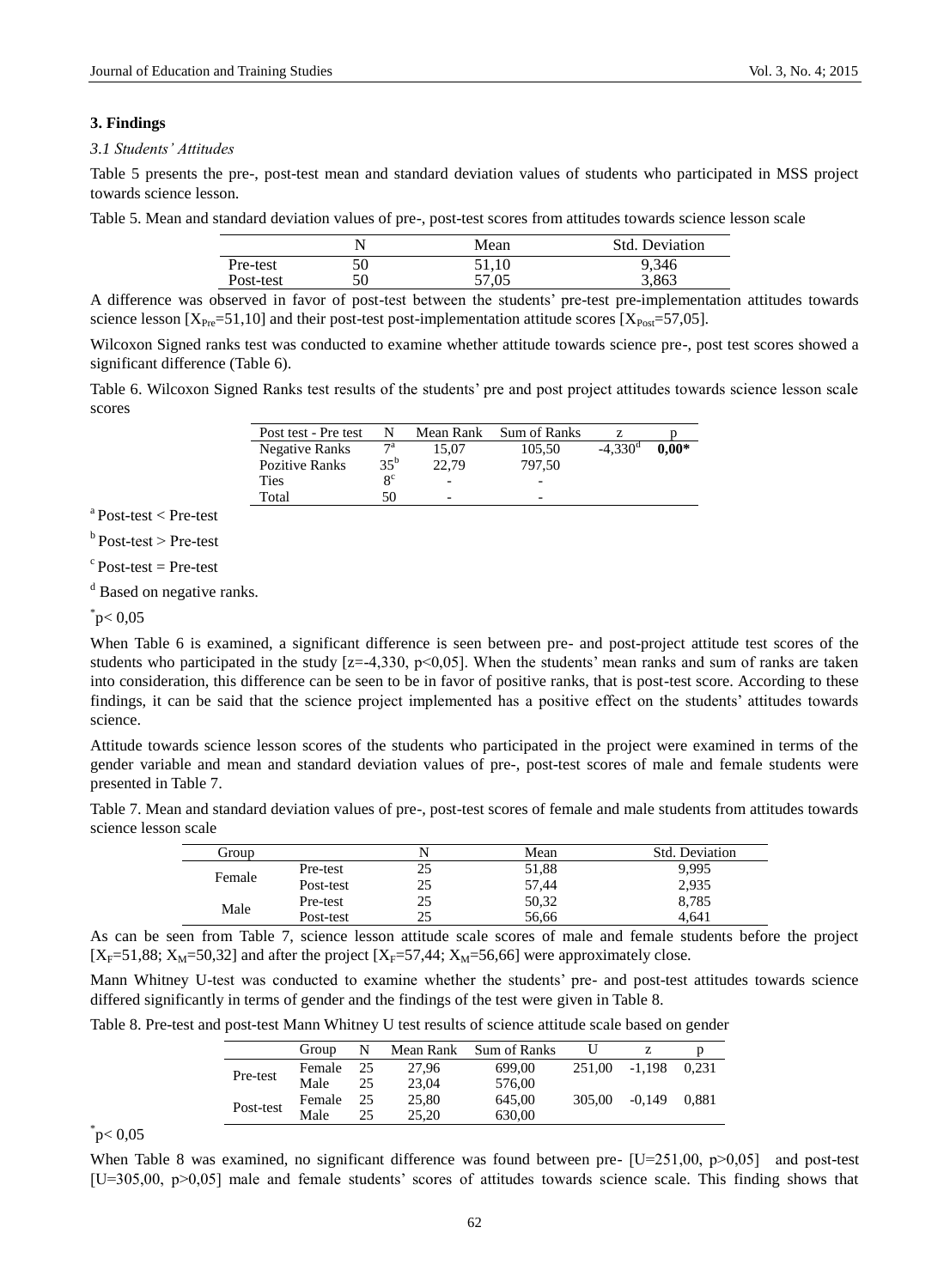students' pre- and post-test attitude scores did not differ in terms of gender.

In order to examine the effects of the project on female and male students' attitude scores, female and male students' pre- and post-test science lesson attitude scores were analyzed separately by using Wilcoxon signed ranks test and the results were given in Table 9.

Table 9. Pre-test and post-test Wilcoxon Signed Ranks test results of female and male students' scores from attitudes towards science scale

|        | Post-test /Pre-test   | N                | Mean Rank                | Sum of Ranks | Z                |          |
|--------|-----------------------|------------------|--------------------------|--------------|------------------|----------|
| Female | <b>Negative Ranks</b> | $5^{\mathrm{a}}$ | 7.80                     | 39,00        | $-2.256^{\circ}$ | $0.02^*$ |
|        | <b>Positive Ranks</b> | $14^{b}$         | 10,79                    | 151,00       |                  |          |
|        | Ties                  | 6 <sup>c</sup>   |                          |              |                  |          |
|        | Total                 | 25               |                          |              |                  |          |
|        | <b>Negative Ranks</b> | $2^{\mathrm{a}}$ | 6,00                     | 12,00        | $-3,838^d$       | $0.00^*$ |
| Male   | <b>Positive Ranks</b> | 21 <sup>b</sup>  | 12,57                    | 264,00       |                  |          |
|        | Ties                  | $2^{\circ}$      | $\overline{\phantom{0}}$ |              |                  |          |
|        | Total                 | 25               |                          |              |                  |          |

 $a$  Post-test  $\lt$  Pre-test

 $<sup>b</sup>$  Post-test  $>$  Pre-test</sup>

 $c$  Post-test = Pre-test

<sup>d</sup> Based on negative ranks.

 $p < 0.05$ 

Wilcoxon signed ranks test analysis results in Table 9 show a significant difference between the pre- and post-test attitudes towards science scores of female students  $[z=-2,256, p< 0,05]$  and male students  $[z=-3,838, p< 0,05]$ . When the mean rank and sum of ranks of the difference between female and male students' scores were taken into consideration, it can be seen that the difference is in favor of positive ranks, that is post-test scores. According to these findings, it can be said that the science education project implemented had a significant effect on female and male students' attitudes towards science.

## *3.2 Students' Creative Thinking*

The difference between the pre- and post-test creative thinking levels of the students who participated in the MSS project were examined by dependent samples T-test and presented in Table 10.

Table 10. Dependent samples T-test results of the students' pre-test and post-test TTCT verbal A-B test scores

|                                 |  | Mean Std. Deviation | df |                |  |
|---------------------------------|--|---------------------|----|----------------|--|
| Pre-test (Verbal A) $50$ 69.50  |  | 28.173              |    | 49 5,399 0.00* |  |
| Post-test (Verbal B) $50$ 92,94 |  | 30.355              |    |                |  |

 $p$  < 0,05

When Table 10 is reviewed, it can be seen that there is a significant difference in favor of post-test between the pre-test creative thinking verbal test scores  $[X_{Pre} = 69, 50]$  and post-test scores  $[X_{Post} = 92, 94]$  of the students who participated in the project. Dependent samples T-test analysis results show a significant difference between the pre- and post-test creative thinking scores of the students who participated in the study  $[t(49)=5,399; p<0.05]$ . When the mean of the students' TTCT scores are reviewed, it can be seen that this difference is in favor of post-test scores. According to these findings, it can be said that the project had a positive effect on the students' creative thinking levels.

When the students' TTCT verbal test A-B scores were examined in terms of the variable of gender, pre-test creative thinking verbal-A scores of female and male students  $[X_F=68,20; X_M=70,80]$  are approximately close to those of post-test verbal-B scores  $[X_F=94,96; X_M=90,92]$ 

Independent samples T-test was used to examine whether the students' pre- and post-test creative thinking scores differed significantly and the results were presented in Table 11.

Table 11. Independent samples T-test results of pre- and post-test TTCT verbal A-B scores based on gender

|                      | Group  | N  | Mean  | Std. Deviation | df |          |       |
|----------------------|--------|----|-------|----------------|----|----------|-------|
| Pre-test (Verbal A)  | Female | 25 | 68.20 | 26.233         | 48 | $-0.323$ | 0.748 |
|                      | Male   | 25 | 70.80 | 30,477         |    |          |       |
| Post-test (Verbal B) | Female | 25 | 94.96 | 29.835         | 48 | 0.467    | 0.643 |
|                      | Male   | 25 | 90.92 | 31.346         |    |          |       |

 $p$  < 0,05

When independent samples T-test analysis results were examined, no significant difference was found between the pre-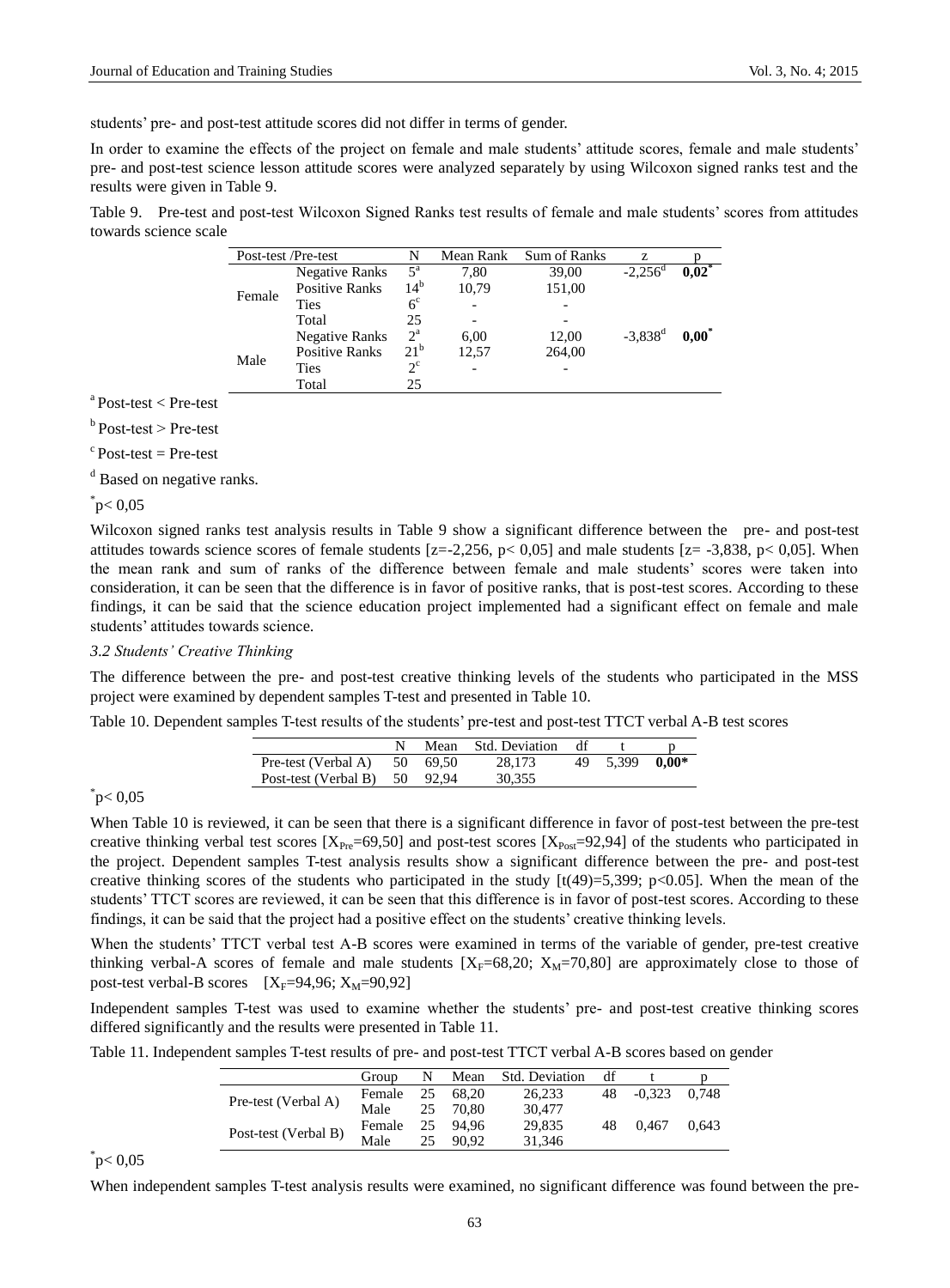$[t(48)=0,323; p>0.05]$  and post-test  $[t(48)=0,467; p>0.05]$  creative thinking scores of female and male students. This finding shows that students' pre- and post-test creative thinking levels do not differ in terms of gender.

In order to examine the effects of the project on female and male students' creative thinking levels, female and male students' TTCT verbal pre- and post-test scores were analyzed separately by using dependent samples T-test (Table 12).

Table 12. Dependent samples T-test results of female and male students' pre- and post-test TTCT verbal A-B scores

|        |                         |    | Mean  | <b>Std. Deviation</b> | df |       |         |
|--------|-------------------------|----|-------|-----------------------|----|-------|---------|
| Female | Pre-test (Verbal A)     | 25 | 68.20 | 26.233                | 24 | 4.925 | $0.00*$ |
|        | Post-test (Verbal B) 25 |    | 94.96 | 29.835                |    |       |         |
| Male   | Pre-test (Verbal A)     | 25 | 70.80 | 30,477                | 24 | 2.950 | $0.01*$ |
|        | Post-test (Verbal B)    | 25 | 90.92 | 31.346                |    |       |         |

# $_{\circ}^{*}$ p< 0,05

Dependent samples T-test analysis results show a significant difference between the creative thinking pre- and post-test scores of female students  $[t(24)=4,925; p<0.05]$  and male students  $[t(24)=2,950; p<0.05]$ . When the mean scores of female and male students are taken into consideration, it can be seen that this difference is in favor of post-test scores. According to these findings, the project can be said to have an effect on the creative thinking levels of female and male students.

## *3.3 Findings of Student Feedback Form*

The students were asked to give feedback on the modules of the project. The students' answers to the feedback form are given in Table 13.

Table 13. Results of the student feedback form in terms of modules

| Modules                       | Activities                                                    | <b>Students</b>                                                                                                                                                    |
|-------------------------------|---------------------------------------------------------------|--------------------------------------------------------------------------------------------------------------------------------------------------------------------|
|                               | We had information about astronomy.                           |                                                                                                                                                                    |
| Workshops                     | I am more curious about space.                                | $S_7, S_{30}$ , $S_{43}$                                                                                                                                           |
|                               | I learned more information about space.                       |                                                                                                                                                                    |
|                               | It was good to observe the Sun in the Planetarium.            |                                                                                                                                                                    |
| Planetarium and               | Planetarium is a fun place, we both had fun and learned.      |                                                                                                                                                                    |
| Observatory                   | I liked the Planetarium very much.                            | $S_4$ , $S_{17}$ , $S_{23}$ , $S_{25}$ , $S_{27}$ , $S_{28}$ , $S_{29}$ ,                                                                                          |
| Implementation                | It was good to make observations in the Planetarium.          | $S_{33}$ , $S_{35}$ , $S_{38}$ , $S_{39}$ , $S_{40}$ , $S_{44}$                                                                                                    |
|                               | We learned about the sky.                                     |                                                                                                                                                                    |
|                               | It was good to observe the celestial bodies with a telescope. |                                                                                                                                                                    |
|                               | I had the opportunity to examine the organs closely.          |                                                                                                                                                                    |
|                               | It was very visually and tactually very good to cut organ.    | $S_{14}$ , $S_{19}$ , $S_{26}$ , $S_{36}$ , $S_{40}$                                                                                                               |
|                               | We cut organ and had fun.                                     |                                                                                                                                                                    |
|                               | I learned how blood groups are found.                         |                                                                                                                                                                    |
|                               | We got information about blood groups.                        | $S_{14}$ , $S_{19}$ , $S_{26}$ , $S_{30}$ , $S_{44}$                                                                                                               |
| Laboratory                    | I did not know my blood group, I learned it.                  |                                                                                                                                                                    |
| Implementation                | We learned a lot about medicine.                              |                                                                                                                                                                    |
|                               | It was good to make observations in the university's          |                                                                                                                                                                    |
|                               | laboratory.                                                   |                                                                                                                                                                    |
|                               | The experiments we made in university were super.             | $S_1, S_{17}, S_{27}, S_{28}, S_{33}, S_{39}$                                                                                                                      |
|                               | We saw laboratories that we would not be able to see in our   |                                                                                                                                                                    |
|                               | lives.                                                        |                                                                                                                                                                    |
|                               | Bafra Bird Sanctuary was very beautiful and fun.              |                                                                                                                                                                    |
| <b>Outdoor Implementation</b> | We learned what kind of a place Bird Sanctuary is.            | $S_1$ , $S_{10}$ , $S_{17}$ , $S_{18}$ , $S_{19}$ , $S_{21}$ , $S_{23}$ ,<br>$S_{25}$ , $S_{28}$ , $S_{33}$ , $S_{38}$ , $S_{39}$ , $S_{40}$ , $S_{42}$ , $S_{44}$ |
|                               | We learned about the kinds of birds by watching them.         |                                                                                                                                                                    |
|                               | It was very good to see the Kizilirmak delta.                 |                                                                                                                                                                    |
|                               | We learned information about birds and kinds of birds.        |                                                                                                                                                                    |
|                               | They taught us about animals that we do not know in nature.   |                                                                                                                                                                    |
|                               | We learned a lot by having fun and going around.              |                                                                                                                                                                    |
| Creative Drama                | I learned about the lives of scientists.                      |                                                                                                                                                                    |
|                               | It was very good to play games                                | $S_{23}$ , $S_{27}$ , $S_{28}$ , $S_{37}$ , $S_{40}$                                                                                                               |
|                               | We both played and learned.                                   |                                                                                                                                                                    |
|                               | Lesson and games formed a whole.                              |                                                                                                                                                                    |

When the students' feedbacks in Table 13 are examined, what stands out is the students' expressions about both having fun and learning in different learning environments throughout the project. They specifically pointed out that making observations in teaching environments such as planetarium and observatory was fun. They also stated in workshop studies that their curiosity increased and they got information about space. They stated that learning by touching was effective in a laboratory environment and at the same time they stated that making experiments in university impressed them.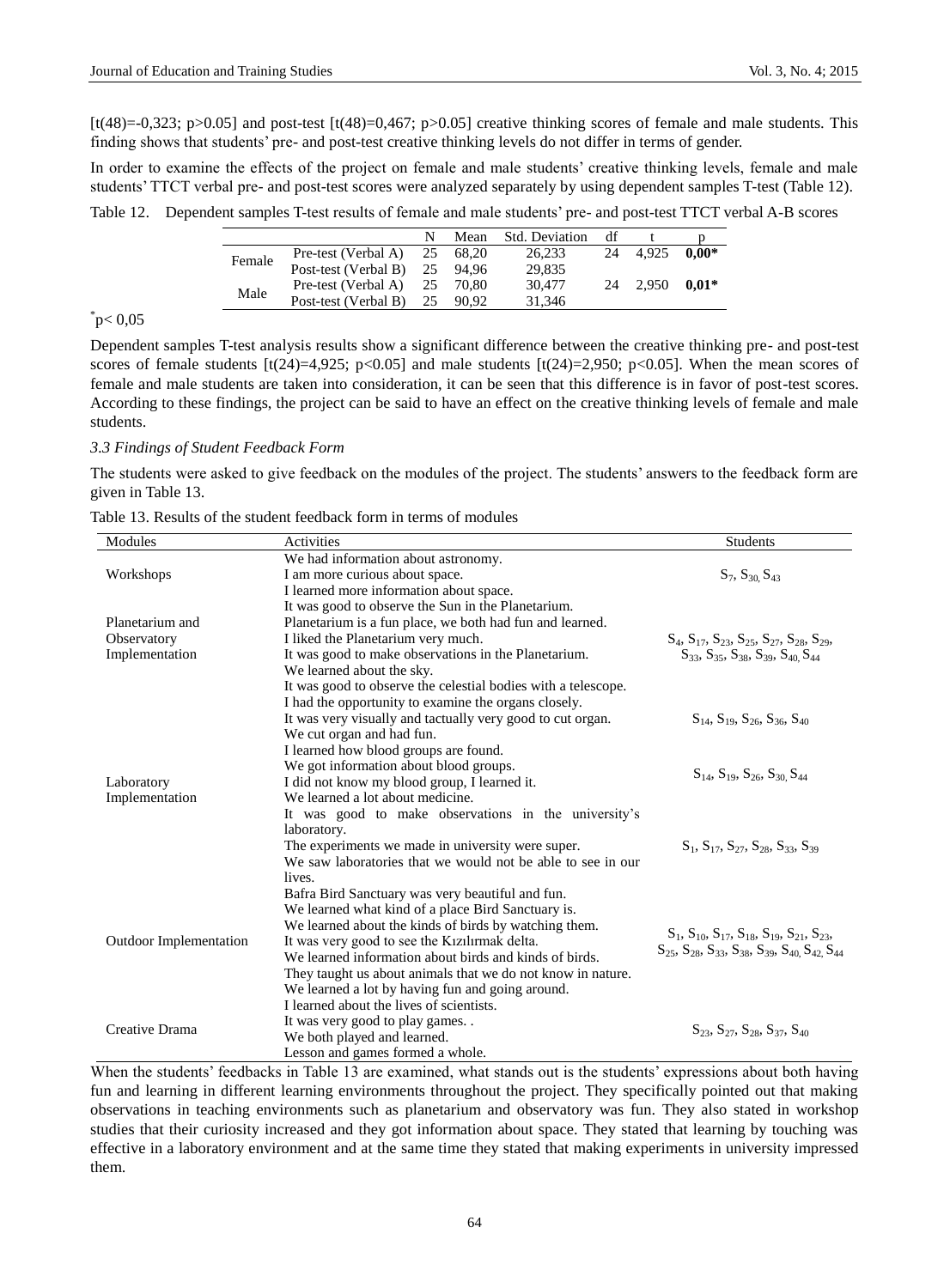Some recommendations for the project in general are presented in Table 14 in categories.

| Categories                             | Recommendations                                     | <b>Students</b>                                                                                                       |  |
|----------------------------------------|-----------------------------------------------------|-----------------------------------------------------------------------------------------------------------------------|--|
| Duration of the project                | The project should be longer.                       |                                                                                                                       |  |
|                                        | If the project had lasted longer, it would be       | $S_9$ , $S_{12}$ , $S_{13}$ , $S_{17}$ , $S_{19}$ , $S_{20}$ , $S_{26}$ , $S_{27}$ , $S_{28}$ , $S_{29}$ , $S_{34}$ , |  |
|                                        | perfect.                                            | $S_{37}$ , $S_{38}$ , $S_{39}$ , $S_{40}$                                                                             |  |
|                                        | Let's make the day longer than 5 days.              |                                                                                                                       |  |
| Repetition of the project              | Let's do the same activity next year. It had        | $S_{10}$ , $S_{25}$ , $S_{33}$ , $S_{36}$ , $S_{39}$ , $S_{40}$<br>$S_2, S_4$                                         |  |
|                                        | nothing missing.                                    |                                                                                                                       |  |
|                                        | We want the same project next year.                 |                                                                                                                       |  |
|                                        | Let 7th graders be brought to the project like this |                                                                                                                       |  |
|                                        | every year.                                         |                                                                                                                       |  |
| Teaching environment and<br>activities | The trip should be longer and more places should    |                                                                                                                       |  |
|                                        | be covered.                                         | $S_{15}$ , $S_{16}$ , $S_{10}$                                                                                        |  |
|                                        | There should be more games of creativity.           |                                                                                                                       |  |
|                                        | Let's watch the birds closer in Bird Sanctuary.     |                                                                                                                       |  |

When Table 14 is examined, it can be seen that students made recommendations on the duration of the project, repetition of the project and on teaching environment and activities. They stated that they wanted the project to be longer, they wanted more field trips and the project to be repeated.

## **4. Conclusion**

The purpose of the science education project was to develop different teaching environments that can increase the students' curiosity and willingness to learn and to enable the students to realize simple scientific phenomena and scientific events around them. With this purpose, within a five day long project, the students were presented with scientific and nature activities including hands-on, laboratory, outdoor, creative drama, planetarium and observatory activities that can enable them to view science and nature from different views.

There are a great number of researches which suggest that students' cognitive and affective skills improve in learning environments which use models that enable the subjects in science lessons to be associated with daily life and in which students learn by forming their own models (Gilbert, 2004; Sarıkaya, Selvi & Bora, 2004; Gümüş, Demir, Koçak, Kaya & Kırıcı, 2008) There are also a great number of studies which suggest that science teaching through experiments is effective in learning and that planetarium and outdoor implementations make it much easier for students to understand science subjects (Freedman, 1997; Heather, 1999; Türk & Kalkan, 2015). Activities such as hands-on, observatory experiments, creative drama, modeling activities, field trips were used within the project and as a result of these activities, the students were able to learn by themselves, comprehend the subjects more easily by making them more concrete, show positive attitudes towards science and develop their creative thinking. The study which used different teaching environments and methods was reported to attract the students' interests in learning science and to affect them positively.

In teaching environments, socioeconomic conditions play an important role in realizing and determining teaching activities [\(Koosimile, 2004\)](#page-10-4). Students in this study were chosen especially from areas with low economic levels and areas which are difficult to get to. Thus, throughout the project, it was possible to improve the perspectives and attitudes of students from rural areas towards the teaching of science.

At the end of the study, it was presented that MSS project was effective in increasing the female and male students' attitudes towards science lesson and their creative thinking skills. This result shows that the project was effective in improving the attitude and creative thinking of both female and male students

When the students' feedbacks are reviewed, it can be seen that students stated both having fun and learning through different teaching environments during the project. They also stated that in teaching environments such as planetarium and observatory, it was fun to observe, hands-on activities increased curiosity; learning by touching in laboratory was effective and at the same time, making experiments in the university affected them.

## *4.1Research Limitations and Future Directions*

Nature education projects in the field of science education will help individuals to develop positive views and contribute to their upbringing as a creative individual who can see the events from different views.

In future studies, experimental designs with control group can be implemented to test the effect of science education projects on learning outputs more effectively. Thus, different teaching environments and teaching methods can be compared and the efficacy of science education projects in education can be tested.

Increasing the number of such education projects can help the students to avoid prejudices about learning science, to understand that science is a part of everyday life and to understand that science means to understand the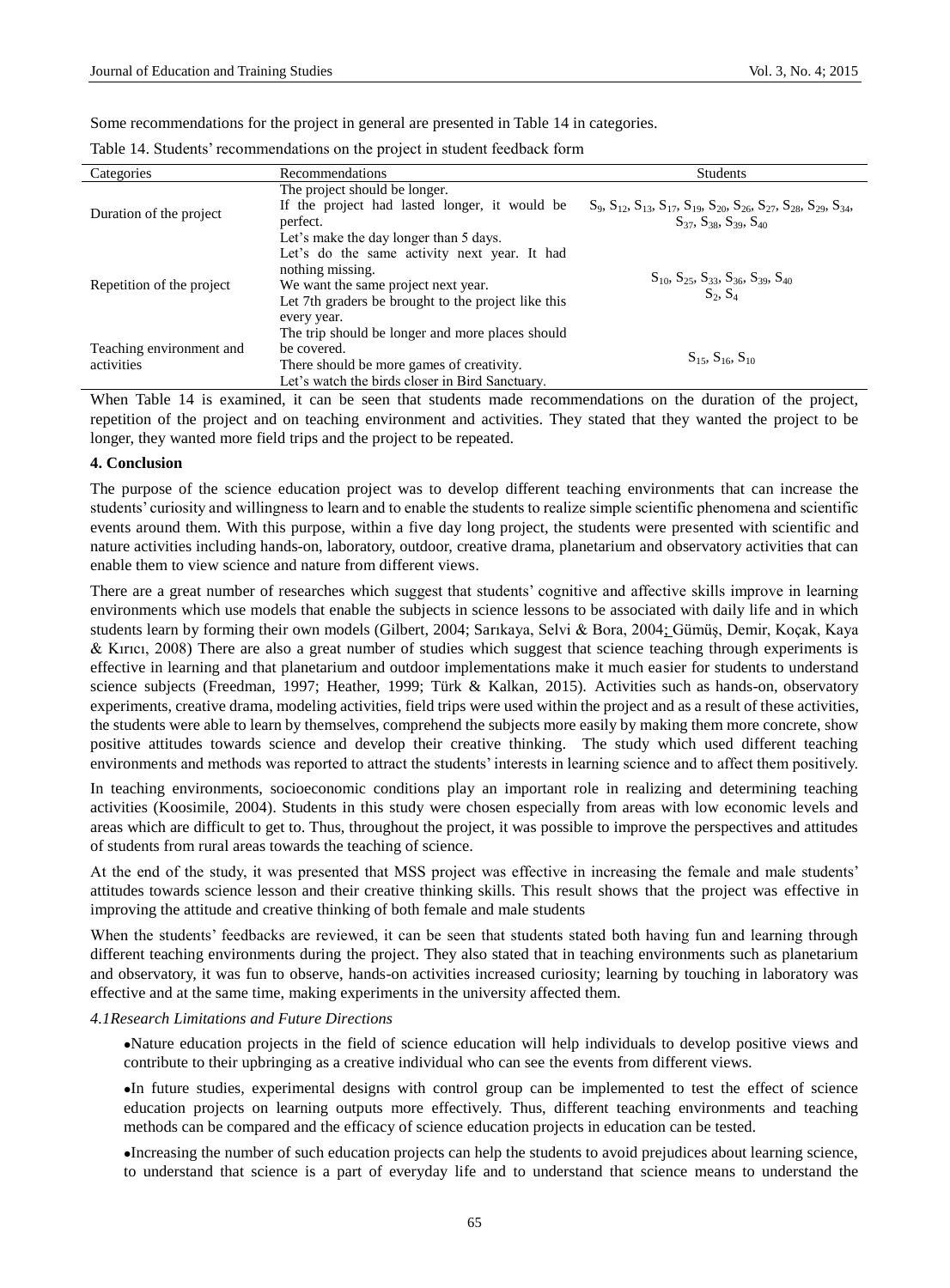universe. At the same time, longer projects and more field activities can present more effective results in the students' cognitive and affective learning. It is thought that this project will be a model for science projects in the field of science teaching through integrating different teaching environments and different teaching methods.

#### **Acknowledgments**

This work was funded by TUBITAK (The Scientific and Technological Research Council of Turkey), Project No. 213B705.

#### **References**

Allen, D. (1991). *Hands on science*. New York: The Center for Applied Research in Education.

- Aslan, E. (2001). Torrance yaratıcı düşünce testi'nin türkçe versiyonu. *Mustafa Kemal Üniversitesi Atatürk Eğitim Fakültesi Eğitim Bilimleri Dergisi, 14*, 19-40.
- Balım, A. G., Çeliker, H. D., Türkoğuz, S., & Kaçar, S. (2013). The effect of reflections of science on nature project on students'science process skills. *Journal of Research in Education and Teaching*, *2*(1), 149-157.
- Bentley, D., & Watts, M. (1989). *Learning and teaching in school science*. Milton Keynes: Open University Press.
- <span id="page-9-2"></span>Büyüköztürk, Ş. (2013). *Data analysis for social sciences handbook* (18th edition). Ankara: Pegem Academy.
- Crompton, J. L., & Sellar, C. (1981). Do outdoor education experiences contribute to positive development in the affective domain? *The Journal of Environmental Education*, *12*(4), 21-29. http://dx.doi.org/10.1080/00958964.1981.9942638
- Driver, R., Guesne, E., & Tiberghien, A. (1998). *Children's ideas and the learning of science, children's ideas science*. Buckingham, Great Britain: Open University Press, *10*, 1-9.
- <span id="page-9-0"></span>Erdoğan, M. (2011). The Effects of ecology-based summer nature education program on primary school students' environmental knowledge, environmental affect and responsible environmental behavior. *Educational Sciences: Theory & Practice*, *11*(4), 2223-2237.
- Erdoğan, M., & Özsoy, A. M. (2007). Graduate students' perspectives on the human and environment relationship. *Journal of Turkish Science Education*, *4*(2), 21-30.
- <span id="page-9-1"></span>Erentay, N., & Erdoğan, M. (2006). Initial findings of 'UNIQUE and UNIVERSAL' Project. M. F. Costa, & B. V. Dorrio (Eds*.). Science education and sustainable development* (pp. 390398). University of Minho, Braga, Portugal; the Hands on Science Network.
- Fraenkel, J. R., Wallen, N. E., & Hyun, H. H. (2012). How to Design and Evaluate Research in Education. (Eight Edition). New York: Mc Graw Hill.
- Freedman, P. M. (1997). Relationship among laboratory instruction, attitude toward science, and achievement in science knowledge. *Journal of Research in Science Teaching*, *34*, 343-357. http://dx.doi.org/10.1002/(SICI)1098-2736(199704)34:4<343::AID-TEA5>3.0.CO;2-R
- Garnett, P. J., & Garnett, P. J. (1995). Refocusing the chemistry lab.: A case for laboratory-based investigations. *Australian Science Teachers Journal*, *41*(2), 26-33.
- Gilbert, J. K. (2004). Models and Modelling: Routes to More Authentic Science Education. *International Journal of Science and Mathematics Education*, *2*(2), 115-130. http://dx.doi.org/10.1007/s10763-004-3186-4
- Gümüş, İ., Demir, Y., Koçak, E., Kaya, Y., & Kırıcı, M. (2008). Modelle öğretimin öğrenci başarısına etkisi. *Erzincan Journal of Education*, *10*(1), 65-90.
- Hammerman, D. R., Hammerman, W. M., & Hammerman, E. L. (2001). Teaching in the outdoors (Fifth Edition). U.S.A: Interstate Publishers.
- Hannu, S. (1993). *Science centre education. Motivation and learning in informal education*, Thesis (PhD), Helsinki University Department of Teacher Education, Finland.
- Hatipoğlu, Y. Y. (2006*). İlköğretim 5. sınıf matematik ders konularının öğretiminde drama yönteminin öğrenci başarısına etkisi.* Unpublished Master Thesis, Gazi University Institute of Educational Sciences, Ankara.
- Heather, P. (1999). Experiential environmental education for primary aged-children (ERIC Document Reproduction Service No. ED 471 723).
- Kalaycı, N., & Büyükalan, S. (2000). İlköğretim okullarında uygulanan gözlem gezisi yöntemine ilişkin gezi planı model önerileri. *Cukurova University Faculty of Education Journal*, *2*(18), 137-146.